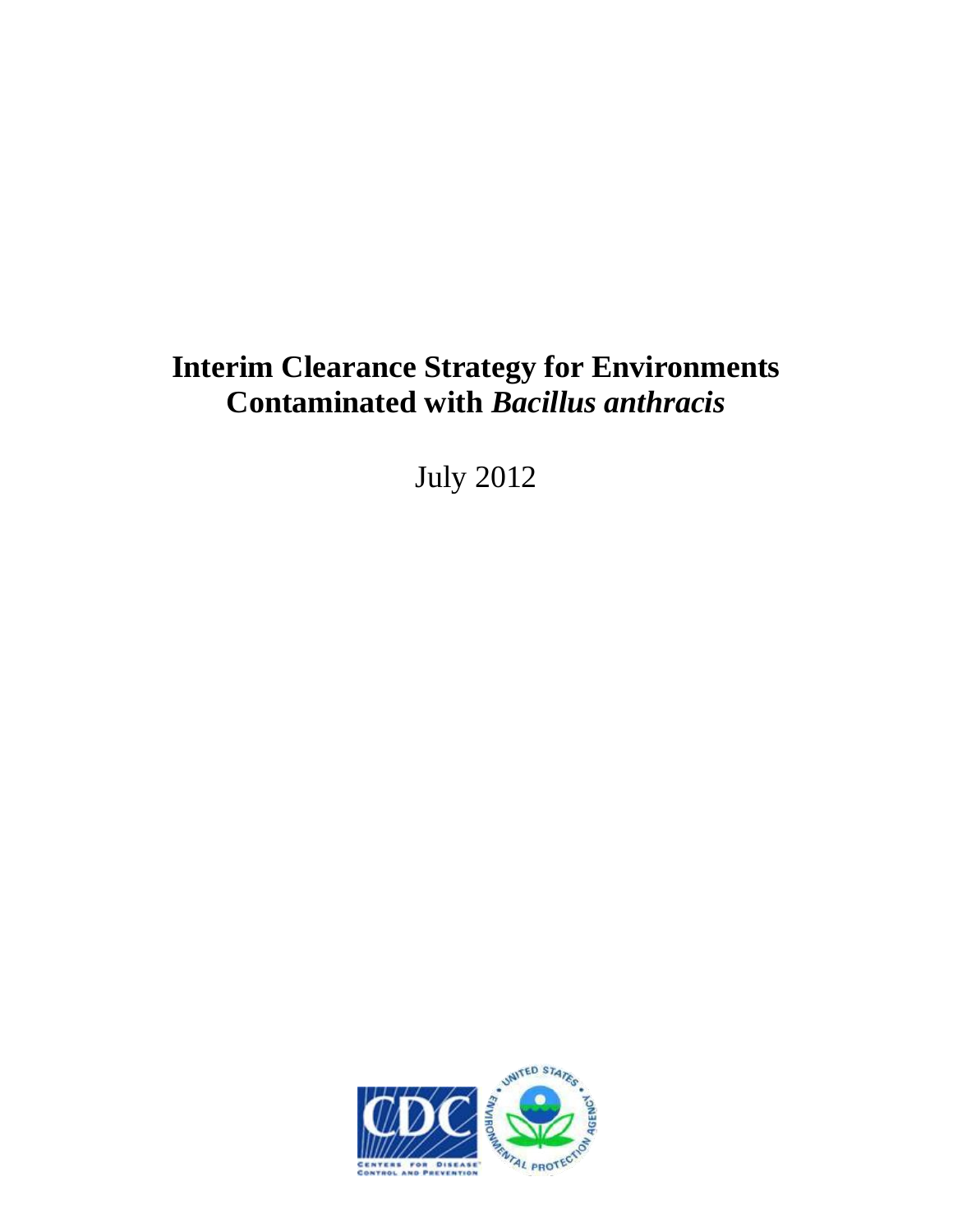# *Disclaimer:*

*The strategy set forth here is intended as an interim guide for public health and environmental Federal responders. It represents knowledge from best practices and available science. This strategy will be reviewed biennially as new information becomes available. The incident command/unified command (IC/UC) is ultimately responsible for developing site- and incident- specific clearance strategies.*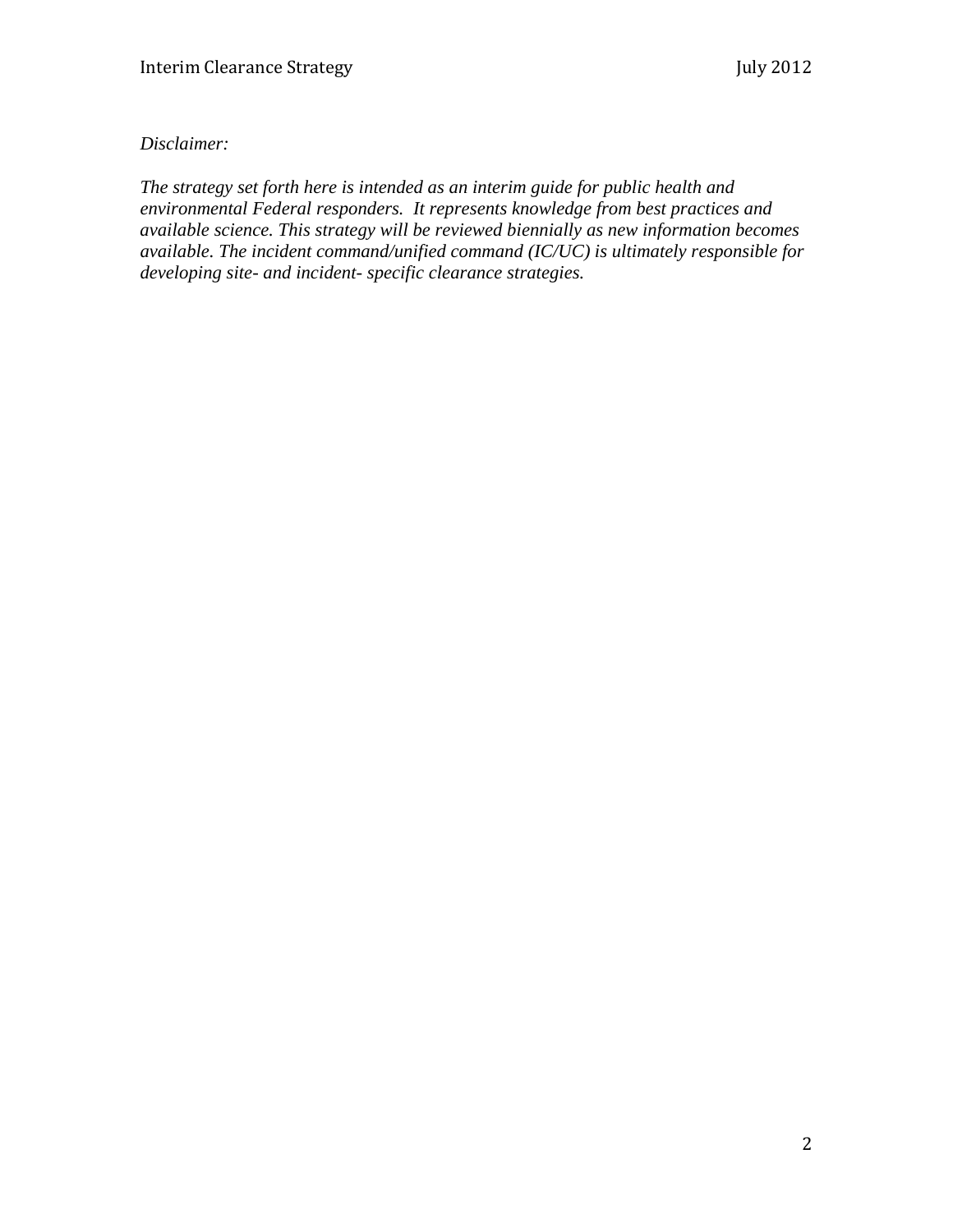#### *Acknowledgements:*

#### **EPA:**

Dana Tulis, OEM Erica Canzler, OEM Tonya Nichols, ORD Worth Calfee, ORD Mike Nalipinski, Region 1 Dino Mattorano, OEM Marissa Mullins, OEM Hiba Ernst, ORD Shawn P. Ryan, ORD Deborah McKean, Region 8

#### **CDC:**

Stephen Morse, NCEZID Angela Weber, NCEZID Lisa Delaney, NIOSH Sean Shadomy, NCEZID William Bower, NCEZID Laura Rose, NCEZID John O'Connor, NCEZID Martin Meltzer, NCEZID

#### *Support:*

#### **DHS:**

Chris Russell, PM S&T CBD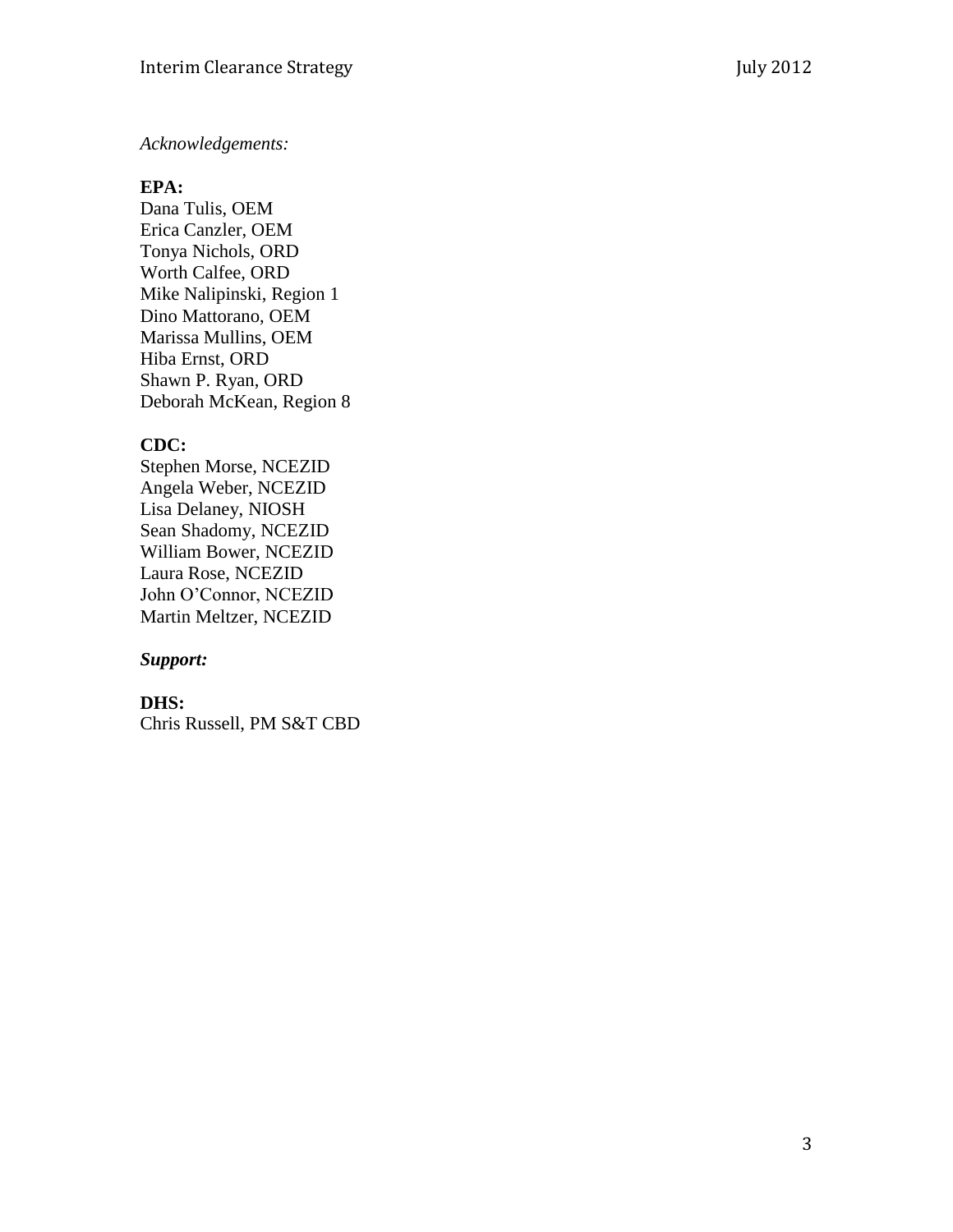The Environmental Protection Agency (EPA) and the Centers for Disease Control and Prevention (CDC) have developed this interim clearance strategy to aid Incident Command/Unified Command (IC/UC) in clearing a building or an outdoor environment after an incident involving contamination with *Bacillus anthracis* (*B. anthracis*). The strategy is based on the best available science and most practical approach, and is intended for use by public health and environmental Federal responders supporting the IC/UC responding to a *B. anthracis* incident.

For the purpose of this document, the clearance strategy is defined as the approach used to meet a pre-defined clearance goal and the associated process to determine that the goal has been achieved. Developing and implementing a clearance strategy for the purpose of remediating indoor and outdoor areas after contamination is a critical environmental and public health need. Ultimately, the clearance decision generally rests with the local or state public health officials or property owner(s).

#### **Purpose:**

If a *B. anthracis* incident occurs in the United States or within its territories, the public health and environmental response communities must work collaboratively during the response to most effectively address the risks posed by the incident. The ultimate goal is to effectively and efficiently remediate the environment so that the local or state public health officials or private building owners can make follow-on decisions. The remediation phase of a response includes characterization, decontamination, and clearance as defined in the Office of Science and Technology Policy (OSTP) draft document, *Planning Guidance for Recovery Following Biological Incidents*. (OSTP, 2009)

To that end, a group of experts from CDC and EPA met to discuss the current state-ofthe-science on risk assessment, sampling strategies, decontamination technologies, and operational logistics as they relate to the development of a clearance strategy. The *Interim Clearance Strategy for Environments Contaminated with Bacillus anthracis* was developed as a result of this meeting and is a living document that will be updated as the state-of-the-science changes. This strategy document is complementary to the broader overarching draft OSTP document previously mentioned. The OSTP document recommends that "the collective, professional judgment of technical experts, applied within the context of the concerns of stakeholders, should be used to set clearance goals appropriate to the site-specific circumstances."

# **Overview:**

Based on a number of considerations as well as the current state-of-the-science, EPA and CDC recommend that, "no detection of viable spores" is the best practicable clearance goal. This is consistent with previous recommendations provided by the National Academy of Sciences in *Reopening Public Facilities after a Biological Attack* (2005). This strategy is intended for clearing indoor and outdoor settings and relies on a sitespecific targeted (sometimes referred to as judgmental) sampling strategy. Culture-based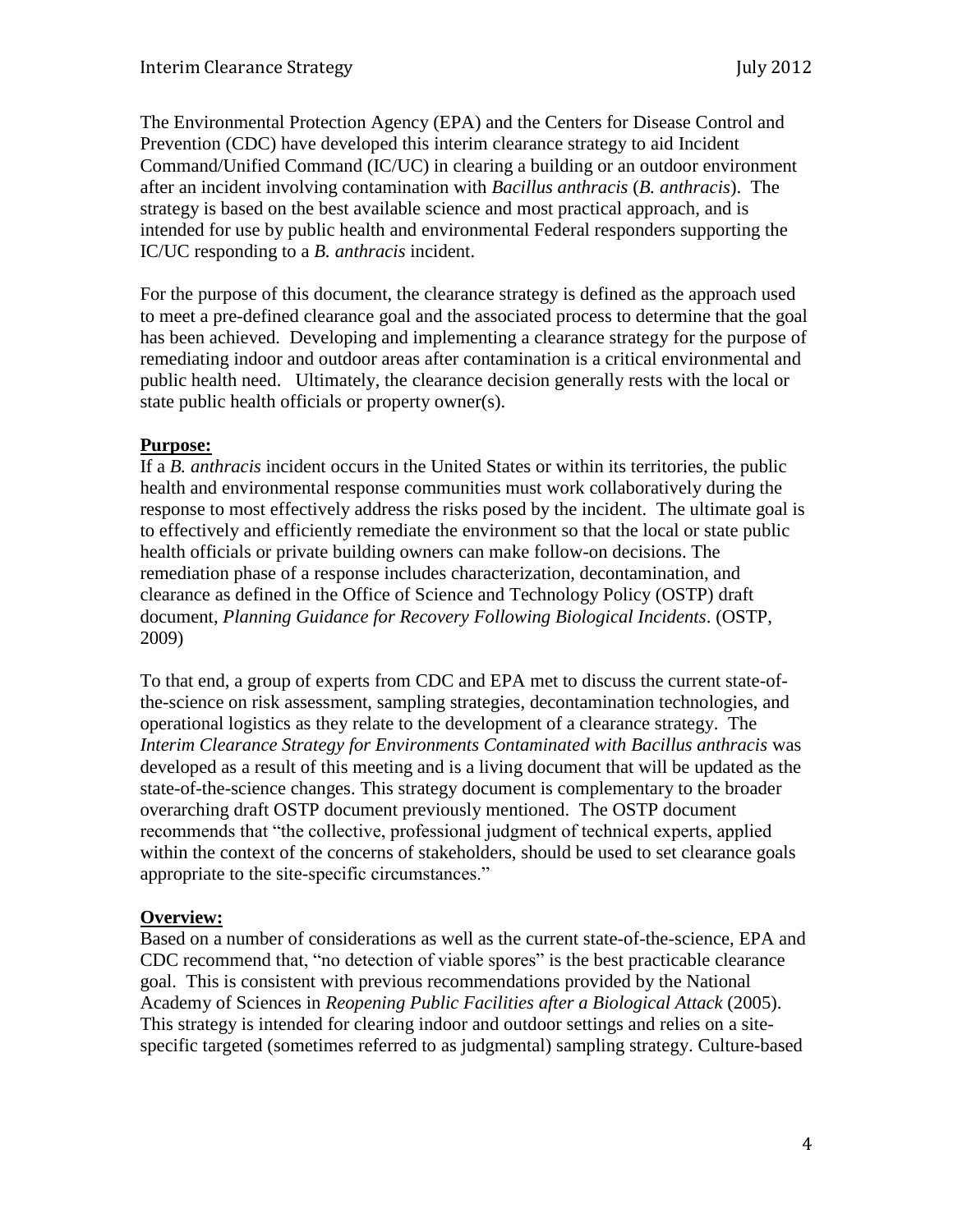$\overline{a}$ 

analysis is currently the best available method for determining the presence of viable *B. anthracis* spores. Appropriate environmental sampling and decontamination strategies should be selected to achieve this clearance goal. This approach was determined, through research and experience in responding to prior *B. anthracis* incidents, to:

- 1. Be the most effective and efficient method to collect useful data for decisionmaking;
- 2. Reduce the potential for exposure to potentially infectious spores; and,
- 3. Lessen the impact of the incident by expediting the remediation phase through sampling strategies and decontamination process verification data that minimize risk and enhance confidence in decision-making.

Beyond the continued limitations in sampling and detection, sufficient data do not exist on the efficacy of decontamination technologies to generally support the elimination of clearance sampling. Moreover, data related to dose-response relationships are limited, preventing experts from estimating risk of exposure and subsequent risk of disease from numeric clearance sampling results.

The strategy to ascertain achievement of this recommended clearance goal relies on a combination of data sources and may include epidemiological data, environmental targeted sampling data, intelligence reports, agent fate modeling, data from decontamination efficacy studies, biological indicators as a marker of decontamination effectiveness (where appropriate), and measurement of appropriate decontamination parameters such as contact time, relative humidity and temperature. The use of this information will contribute to a rapid and more complete representation of the incident and lead to informed decisions regarding public health actions and remediation activities. Additional risk reduction measures such as vaccination, antimicrobial prophylaxis, administrative and engineering controls will be considered, as environmental sampling alone may not provide a full picture as to the risks involved.

The clearance strategy may be adjusted based on the site- and situation-specific nature of the incident. The UC/IC will make the final decisions on remediation approaches<sup>1</sup>.

*Note: The best available science will be considered when making sampling and analysis decisions. EPA and CDC acknowledge the limitations of sampling and analytical detection limits. While EPA and CDC use the term "no detection of viable spores," it is recognized that in both the indoor and outdoor environments there may be viable residual spores present below the current sampling and analytical detection limits.* 

 $<sup>1</sup>$  This cleanup process does not rely on and does not affect authority under the Comprehensive Environmental</sup> Response, Compensation, and Liability Act (CERCLA), 42 U.S.C. 9601 et seq. and the National Contingency Plan, 40 CFR Part 300.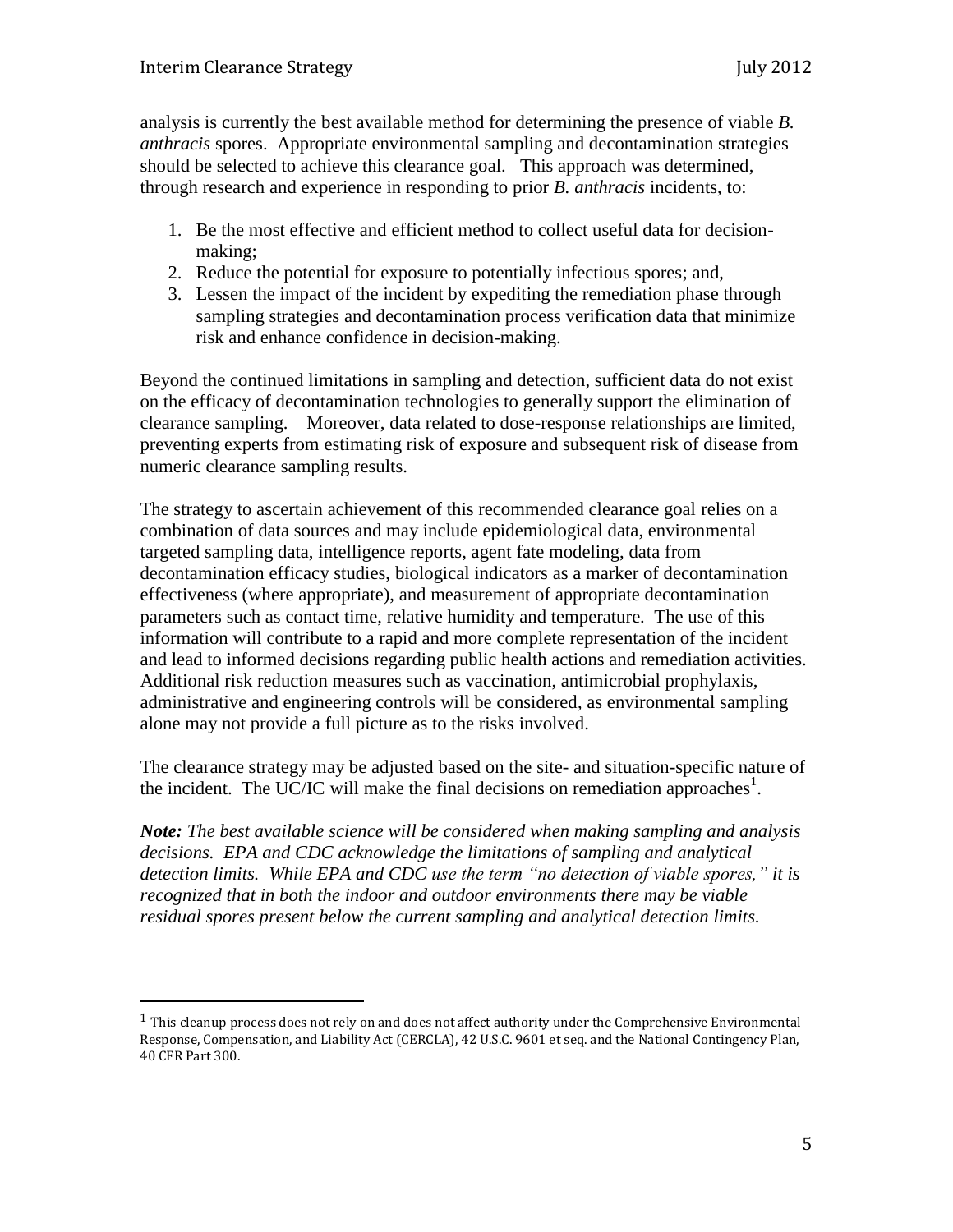### **Indoor Clearance Guidance**

Indoor remediation (which includes characterization, decontamination, and clearance) has been well studied over the past ten years. The clearance goal of "no detection of viable spores" as confirmed with sampling methods compatible with culture-based analysis should generally be used. In order to increase confidence in the data from targeted sampling, EPA and CDC recommend that trained field responders should use surface sample collection methods for which there are available validated laboratory processing methods. Sample collection methods for field responders that are based on validated laboratory processing methods can be accessed at:

<http://www.cdc.gov/niosh/topics/emres/surface-sampling-bacillus-anthracis.html>. EPA and CDC recognize that not all analytical methods are validated and that the existing validated methods may not work in all circumstances. Notably, they are limited at present to use on smooth, non-porous surfaces. This reality requires the IC/UC to consider use of other commonly acceptable sampling and analysis methods in consultation with environmental sampling subject matter experts and the receiving laboratories. With these considerations in mind, it is recommended that the IC/UC develop a site-specific sampling plan with a preference for targeted sampling during the characterization and clearance phases. This approach will facilitate a more efficient characterization and clearance strategy.

EPA has determined from experience and studies that fumigation is the best decontamination methodology for large facilities with *B. anthracis* contamination. However, decisions regarding decontamination technology and strategy should be made on a site- and situation-specific basis, including considerations such as decontamination technology capacity and availability, building use, and type and extent of contamination. EPA intends to select or recommend the most cost effective and efficacious decontamination technology(ies) based on these considerations. Since a wide range of appropriate decontamination technologies exist, the lab and field efficacy data will be used to build confidence that the selected decontamination technology will lead to achievement of the clearance goal. The more efficiently the site is remediated, the lower the risk to the public.

# **Outdoor Clearance Guidance**

The ability to assess the extent of contamination, knowledge of spore fate and transport, historical experience and efficacy of decontamination technology will likely be more limited for an outdoor setting. Therefore, a modified approach to meeting the clearance goal is recommended for outdoor environments. However, the public health and environmental aims to reduce the exposure risk through a reduction in spore load remain the same as the indoor environment. As in the indoor setting, the IC/UC should develop a site-specific sampling plan with a preference for targeted sampling during the remediation phase. The clearance goal of "no detection of viable spores" as confirmed with air sampling methods compatible with culture-based analysis should be used. It should be noted that characterizing the extent of contamination and efficacy of decontamination in an outdoor setting is inherently problematic and subject to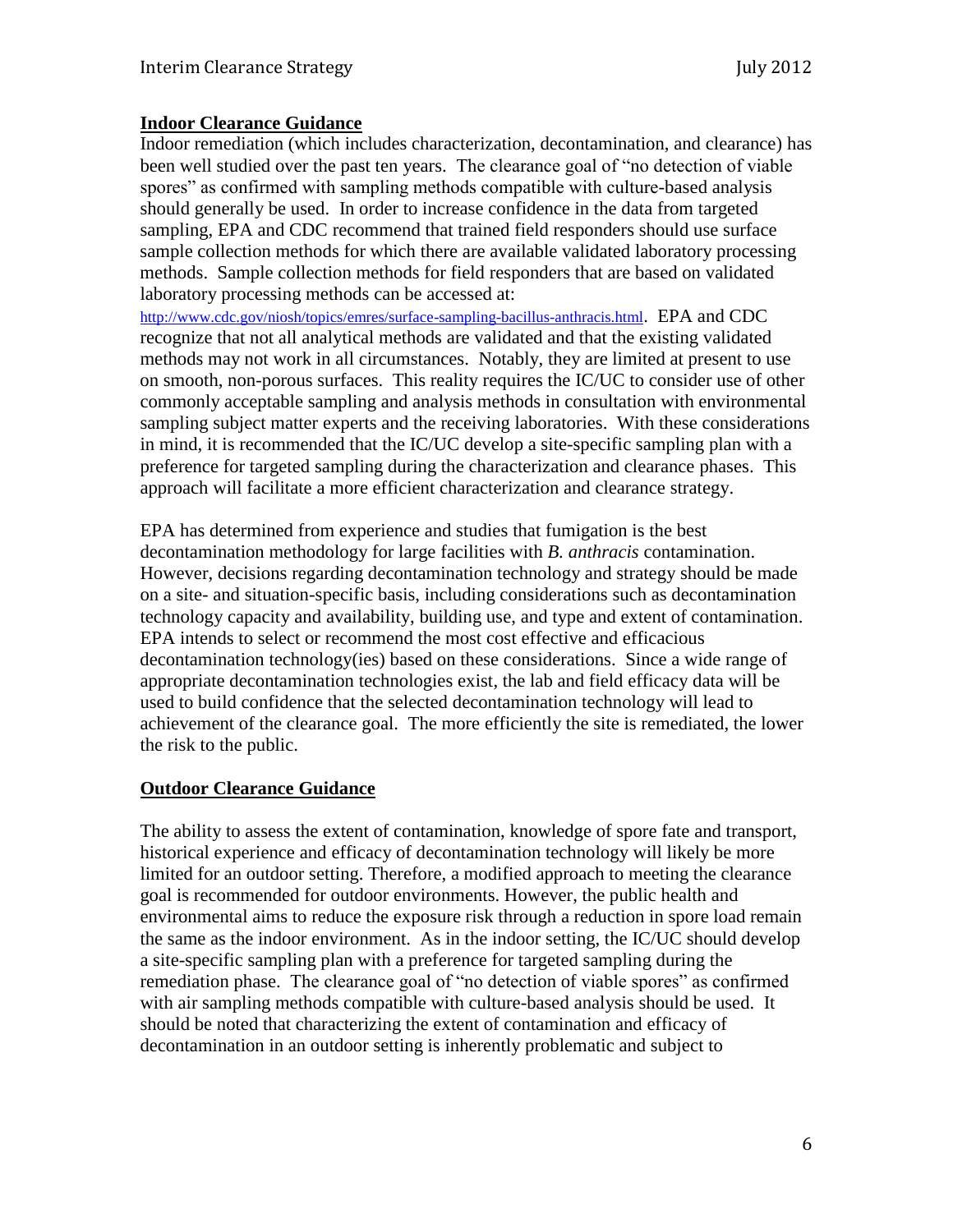considerable uncertainty especially at the detection levels of concern to public health. This scientific uncertainty, and the lack of previous experience in clearing an outdoor environment, may ultimately require a more conservative approach. Additional lines of evidence (e.g., epidemiology, animal monitoring, and agent fate and modeling and additional types of environmental sampling) may be used to clear the area of concern, and inform the need for any additional remediation activities. CDC and EPA recognize that validated air sampling methods do not currently exist, which requires the IC/UC to consider use of other commonly acceptable sampling and analysis methods in consultation with environmental sampling subject matter experts and the receiving laboratories.

Follow-on environmental sampling and long-term health monitoring may be employed to further evaluate potential anthrax-related symptoms and disease.

*Note: Environmental factors must be taken into account in developing the clearance strategy for each incident.*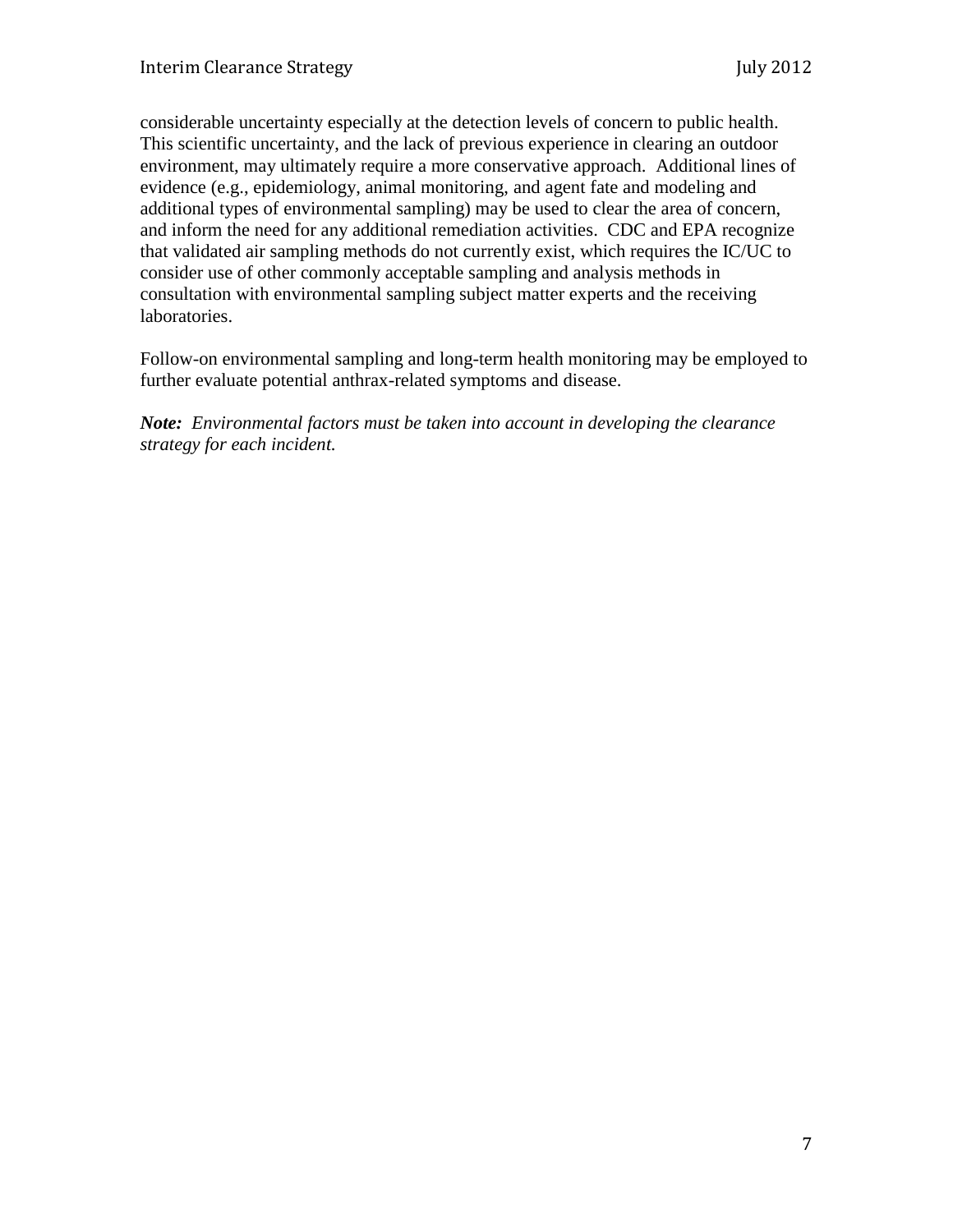# **ANNEX A**

# **Clearance Strategy**

An overview of the process and considerations is pictured below:



At the time of an incident, Federal technical consultation or response may be warranted<sup>2</sup> to remediate the site for re-occupancy and re-use by the public.

The IC/UC evaluates the decontamination options available on a site- and scenariospecific basis to determine the most efficacious method to address the contamination. In so doing, the IC/UC must consider the extent of contamination, risk to the public, scientific uncertainty, requirements of the available decontamination options, and the associated risks and benefits with each option. Factors including response objectives such as cost and timeliness are also considerations. The IC/UC may stand-up a Technical Working Group  $(TWG)^3$  to assist with planning and provide technical consultation

<sup>3</sup> Technical Working Group (TWG)

l

 $<sup>2</sup>$  EPA is activated to an incident when the state/local responsible authorities make a request and FEMA tasks EPA</sup> through a mission assignment or EPA responds under the National Contingency Plan using its Comprehensive Environmental Response, Compensation, and Liability Act (CERCLA) authority.

The Technical Working Group is an optional advisory group of multi-disciplinary technical experts and scientists that provides input to planning and implementing remediation. The TWG may include selected representatives from